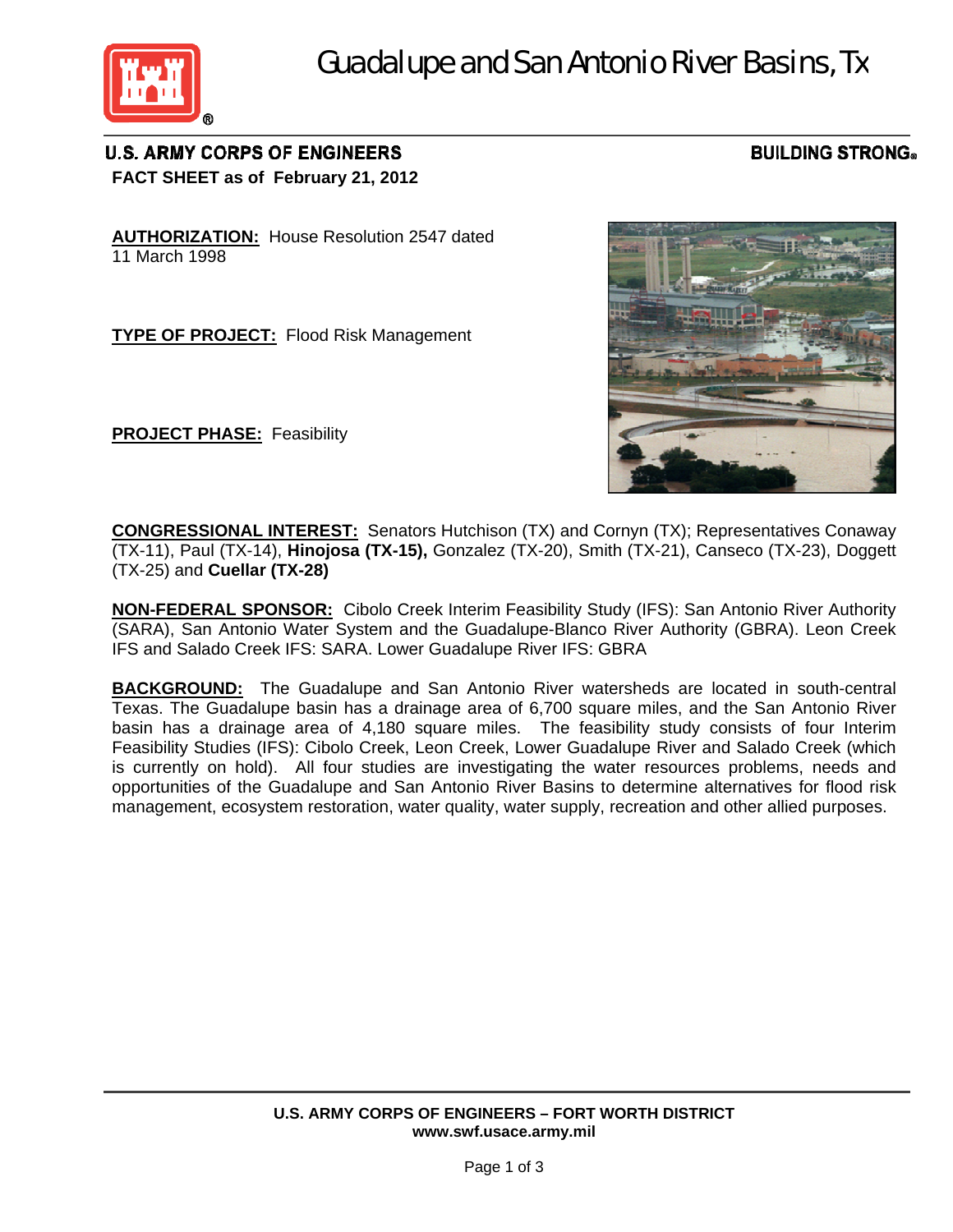**STATUS:** Plan formulation activities continue for the Leon Creek, Cibolo Creek and Lower Guadalupe Interim Feasibility Studies (IFS).

**ISSUES:** While this project is included in the FY 2013 President's Budget, the funding is below optimal levels. Uncertainty of annual funding levels complicates fiscal planning for Non-Federal sponsors.

| <u> FINANCIAL SUMMARY (\$):</u>       | <b>FEASIBILITY</b> |               |
|---------------------------------------|--------------------|---------------|
| <b>Federal Cost Estimate</b>          | \$                 | 9,087,000     |
| Non-Federal Cost Estimate             |                    | 8,551,000     |
| <b>Total Project Cost</b>             | \$                 | 17,638,000    |
| Allocation thru FY 2010               | \$                 | 4,774,000     |
| <b>ARRA Funding</b>                   |                    | $\mathcal{L}$ |
| Allocation for FY 2011                |                    | 793,000       |
| Allocation for FY 2012                |                    | 383,000       |
| President Budget FY 2013              |                    | 400,000       |
| Amount That Could Be Used For FY 2013 |                    | 400,000       |
| <b>Balance to Complete</b>            | S                  | 2,737,000     |

## **SCHEDULE:**

FY 2012 Scheduled Work: Funds are being used to complete the draft report for the Leon Creek and Cibolo Creek Interim Feasibility Studies (IFS), and to continue the Lower Guadalupe River IFS.

FY 2013 Budget: The study included in the President's FY 2013 budget of \$600,000 could be used to complete the Independent External Peer Review for the Leon Creek IFS (\$250,000); and complete existing conditions (\$100,000), conduct the Feasibility Scoping Meeting (\$50,000) and initiate plan formulation (\$200,000) for the Lower Guadalupe River IFS.

**COMPLETION:** With optimum funding, the project completion date is September 2015.

**For more information** regarding the Guadalupe and San Antonio River Basins, TX, study, contact Nova Robbins, project manager, at (817) 886-1858 or nova.robbins@usace.army.mil.